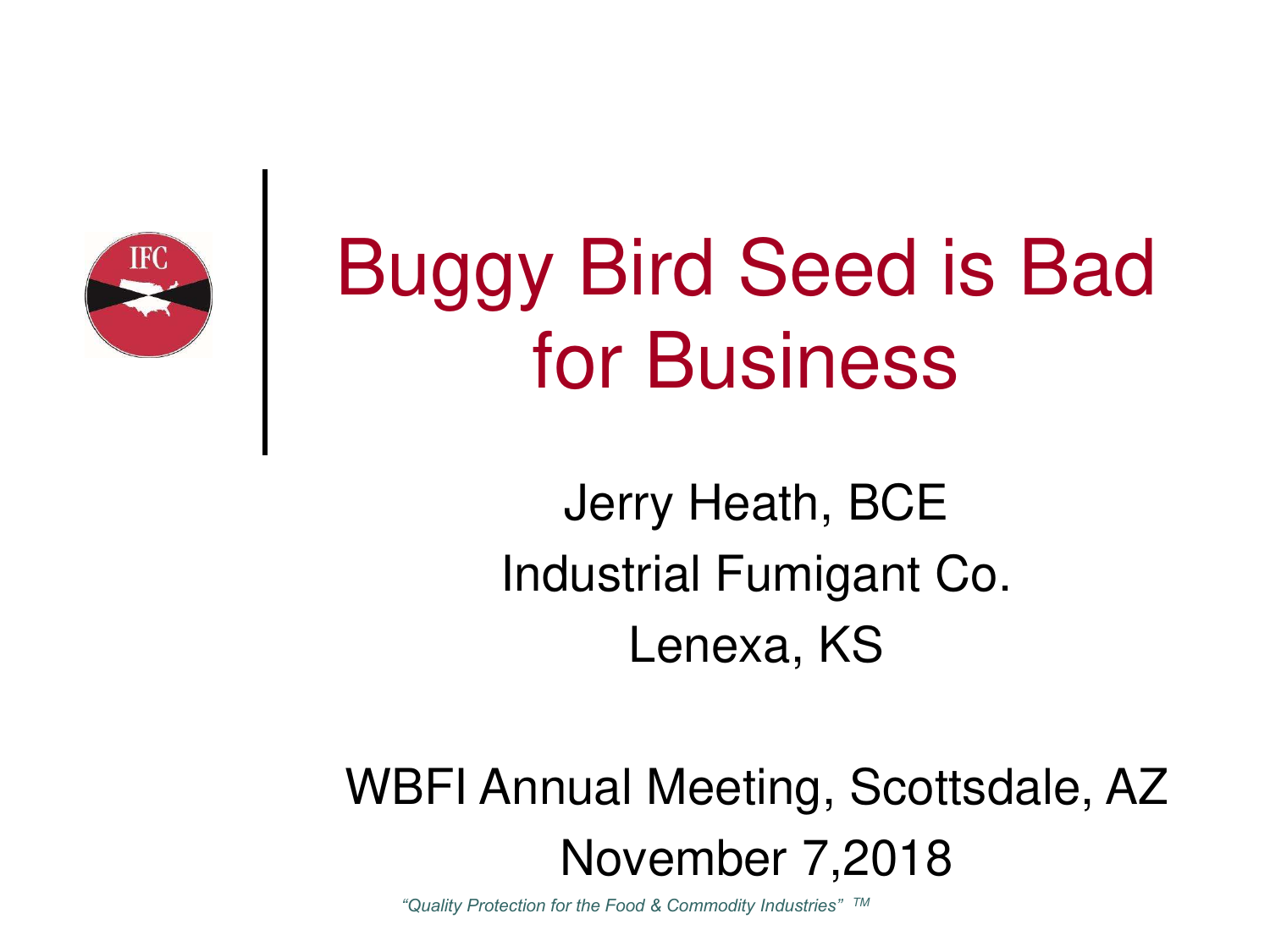

#### Buggy Bird Seed Bad for Business, For Sure!

O Rejected shipments Diminish value of brands & reputation:

- Your name, reputation, product brand.
- Your customer's brand
- Retailer's brand
- Brand on package is at risk forever, long after it is out of your control.

Food safety risks in distribution and retail.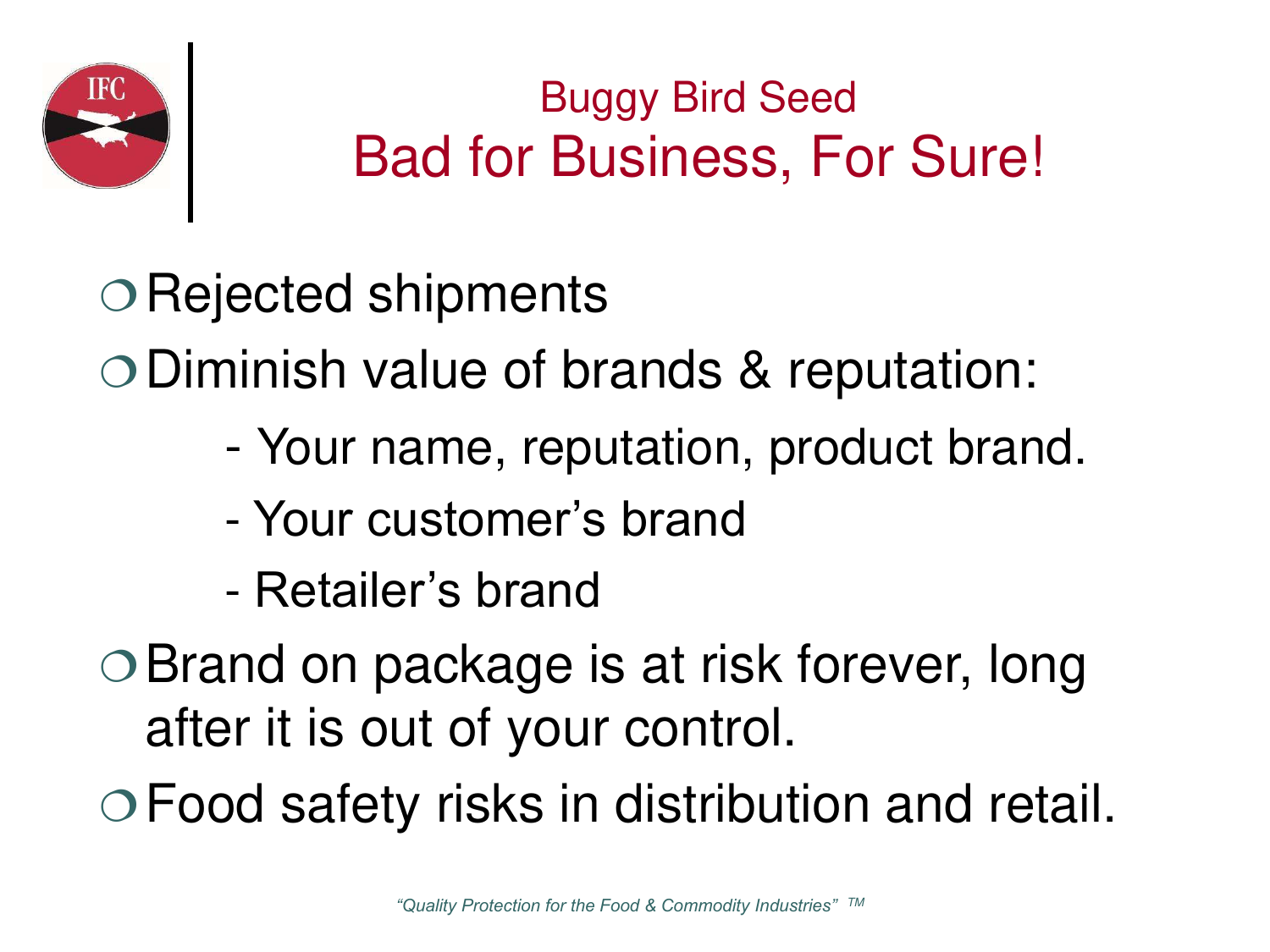### IPM for the Commodity and Food Processing Industries

- Objective: Provide you with an overview of current technology.
- Food processors have the same concerns and regulatory interests as you, and more.
- O No silver bullets in IPM:

Lots of tools & techniques Lots of job functions

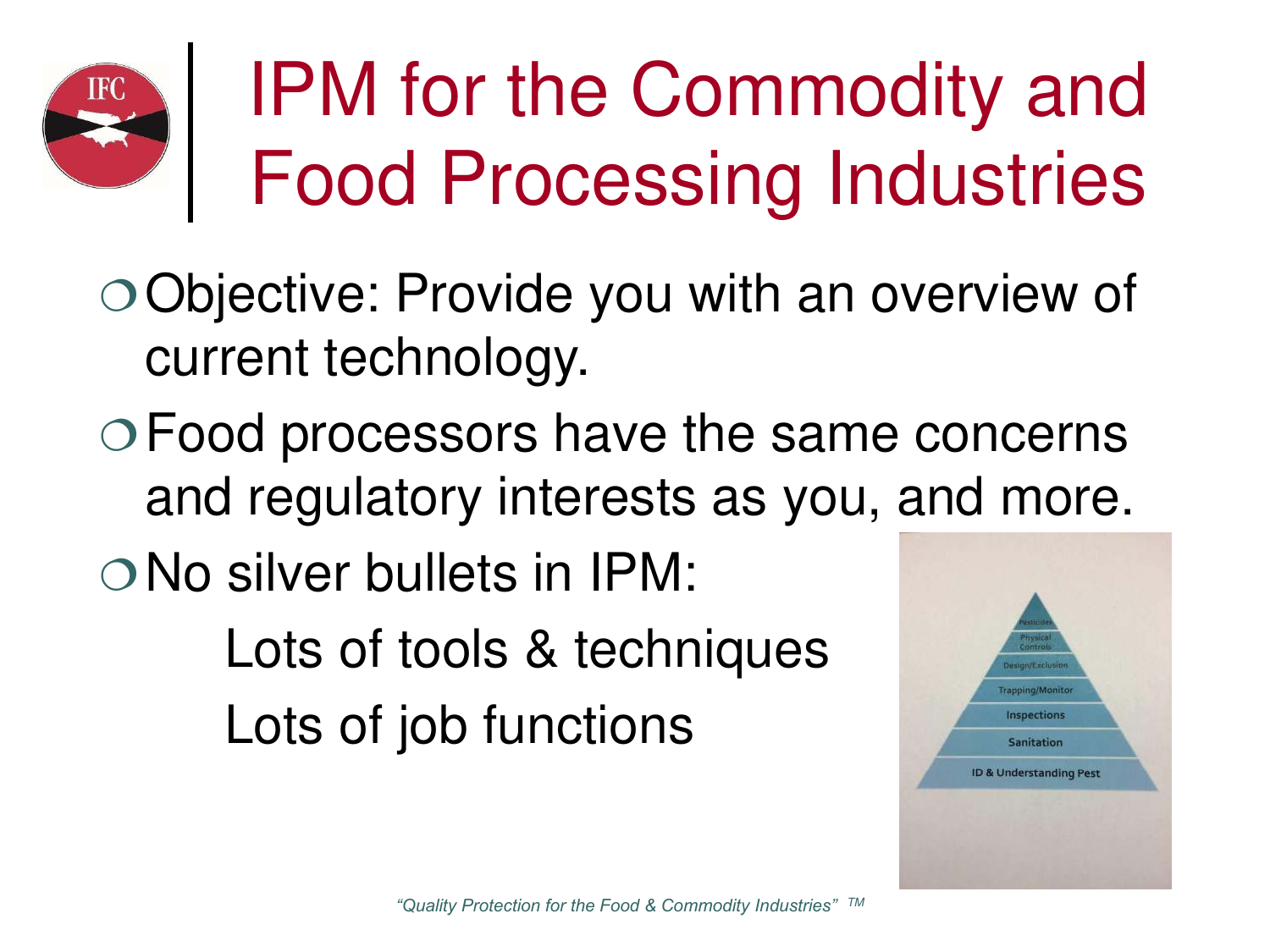

#### Trapping & Monitoring Some of the greatest advancements in IPM over past 15 years

- $\circ$  Certain pests are controlled by trapping. Others just monitored.
- $\circ$  Not only are they trapped, but also counted.
- TREC
- $\circ$  Bar code software for managing data.
- Data-based management decisions.
- Audit standards require trend reports.

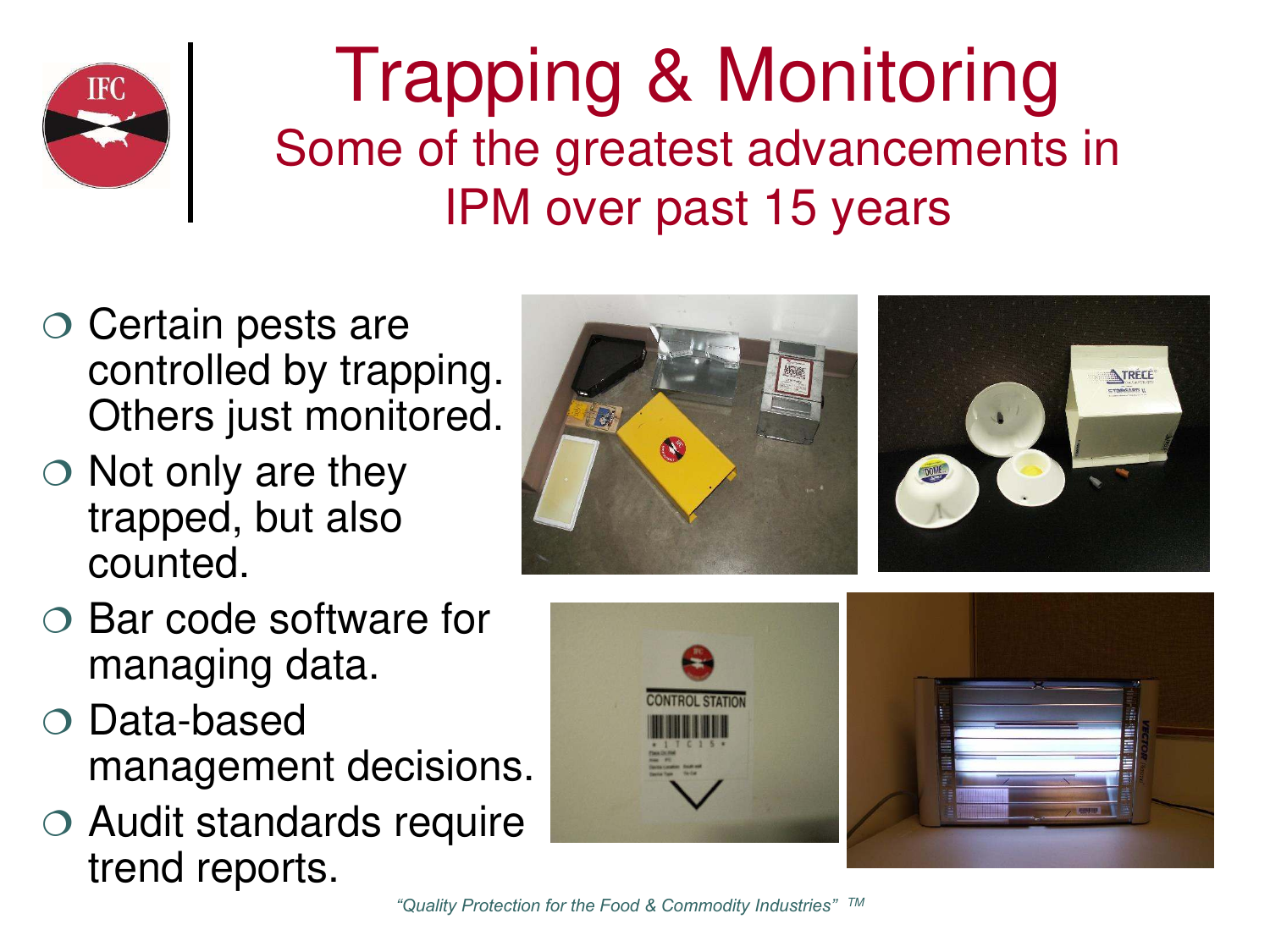

### Fogging Filling the air with small aerosol droplets

- Fogging has become an important alternative to fumigation! But NOT old fashioned pyrethrin fogging.
- Old standard Pyrethrin alone is a poor value.
- $\circ$  lnsect growth regulators and dichlorvos (vapona, DDVP) are current professional tools.



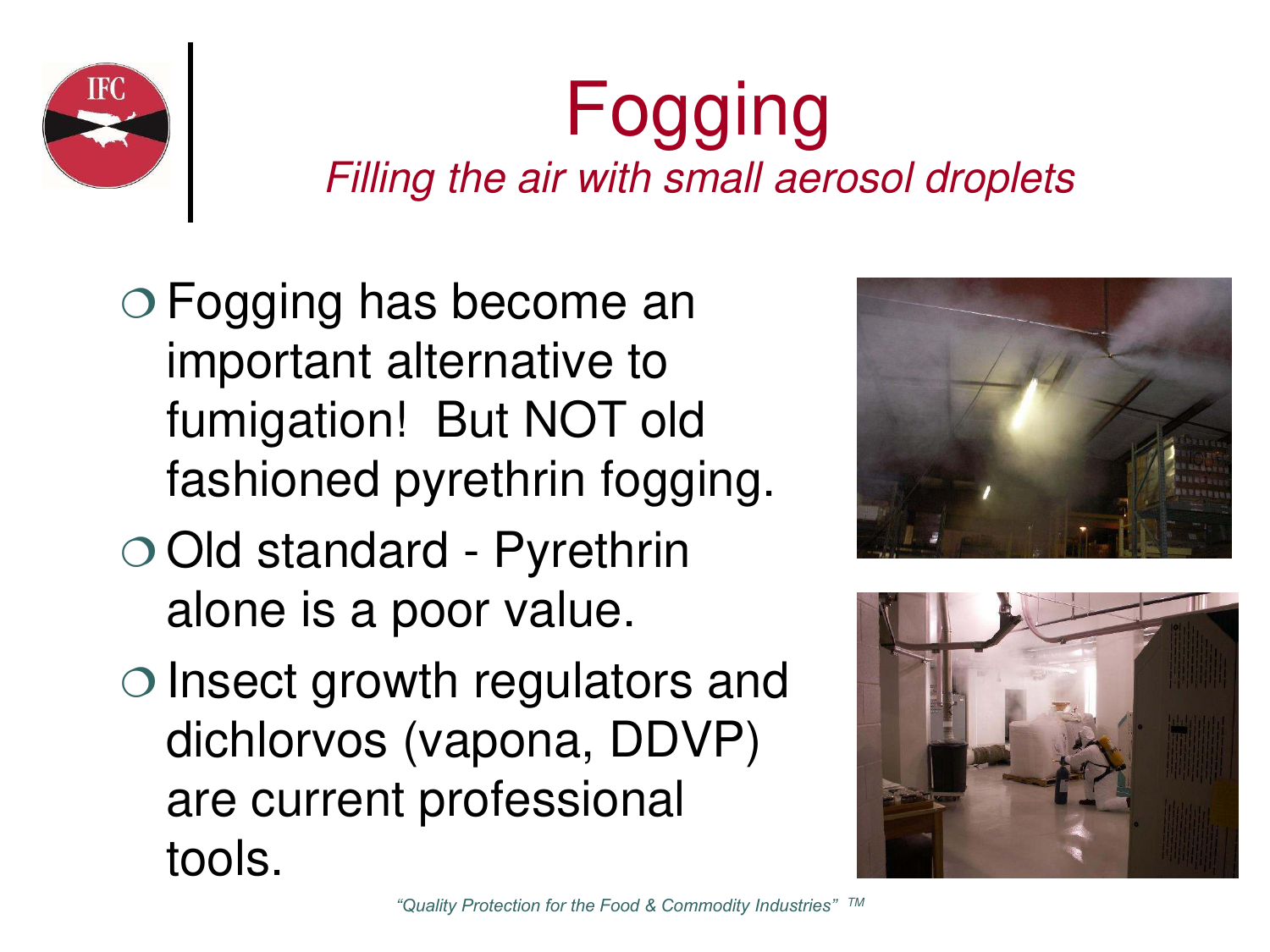

### Phosphine Fumigation Still a standard but problems mounting

- $\circ$  Reactive, not proactive. No residual, but population rebound may be delayed
- Use of tablets and pellets in grain has been too easy. Poor attention to details.
- O Resistance is emerging.
- $\circ$  Tragic accidents, fires, and other safety concerns…Label changes, buffer zones.
- Days are numbered for DIY fumigation. Becoming a professional service.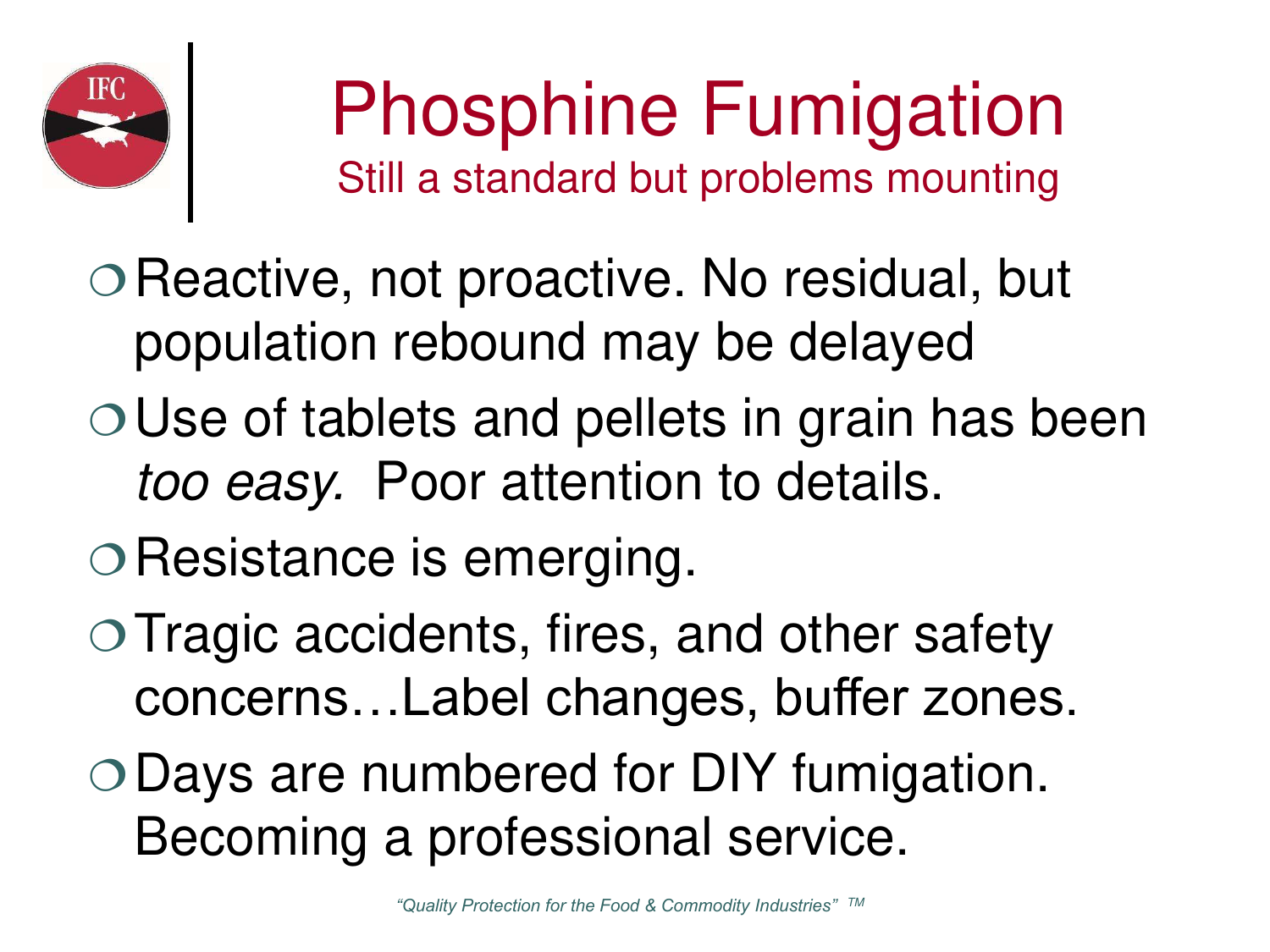



Residual insecticide protectants applied directly to grains and seeds.

○ Be sure bird seed is specifically listed on protectant insecticide label.

No animal health benefits or claims, so exempt from feed labeling requirements.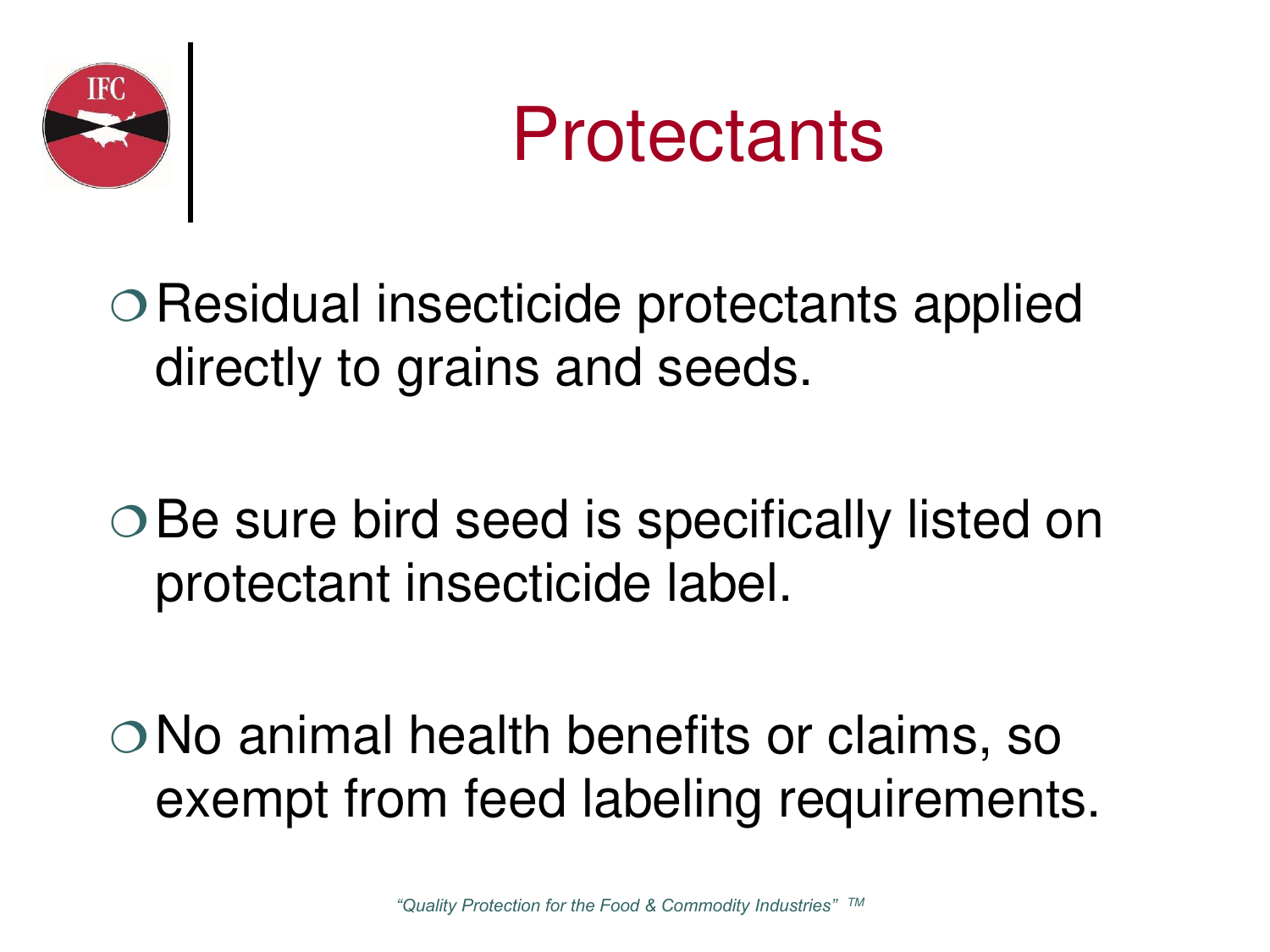

#### Insect Growth Regulator (IGR) **Protectants** Especially methoprene (Diacon IGR)

- Juvenile hormone mimics, not toxic in the usual sense.
- Methoprene very benign toxicologically Exempt from requirement for a tolerance!
- O Diverse sensitive uses.
- About 15 years experience in bird seed and grain industries. Wide acceptance and growing.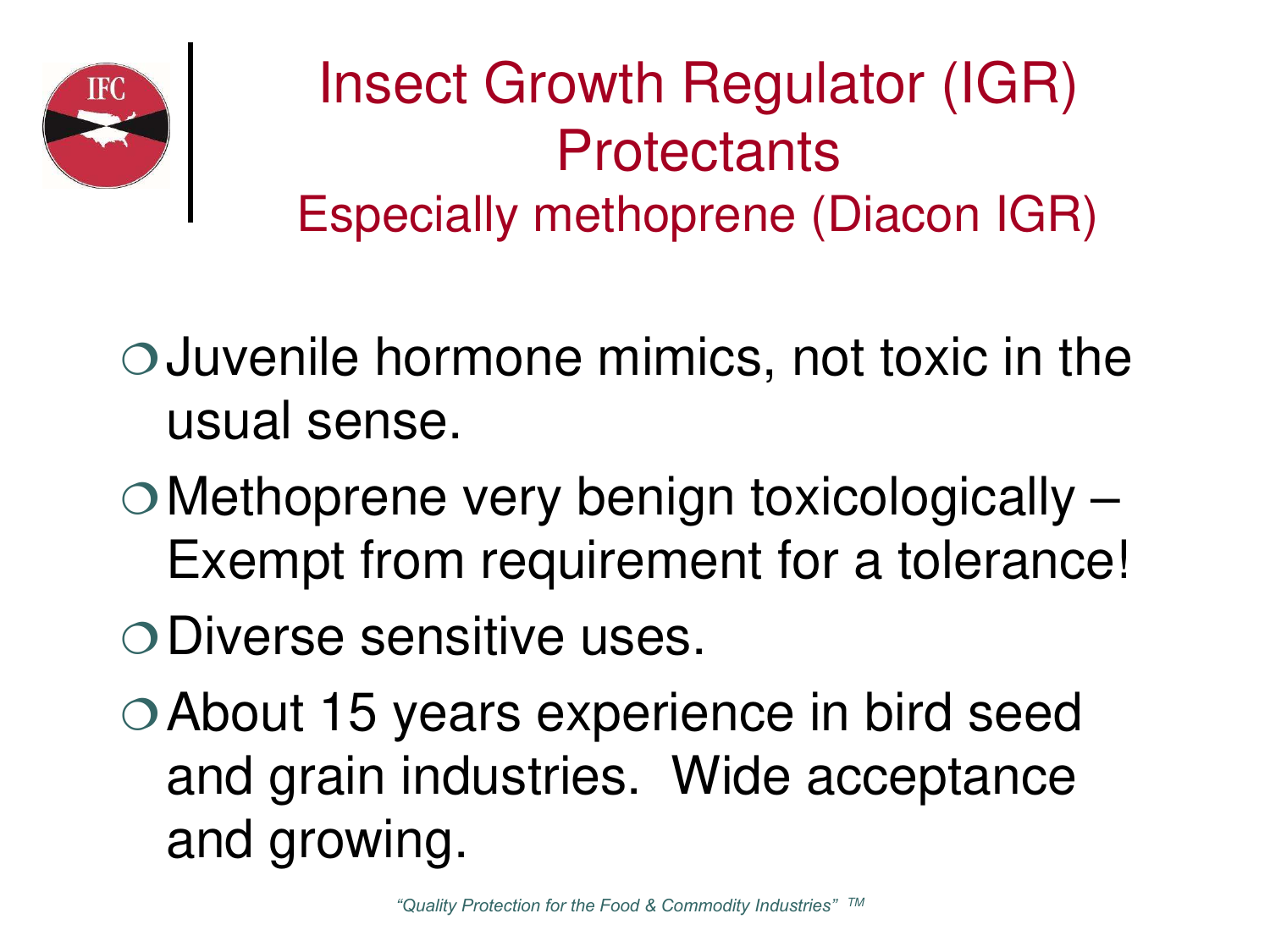

### Diacon IGR

Broad spectrum Long residual\* Versatile applications Economical



#### \*Long term protection even if your product is not managed well in distribution and retail!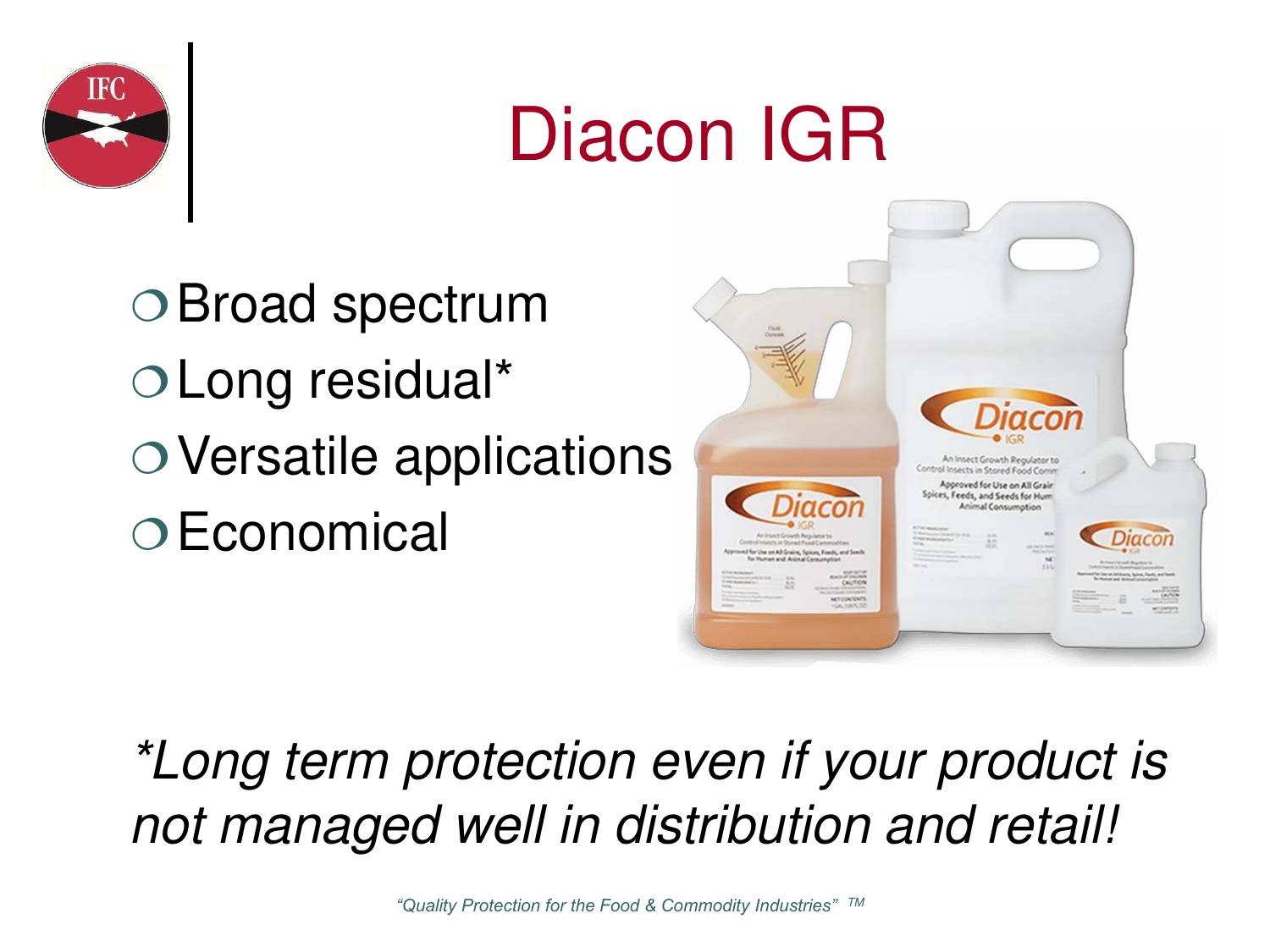

## Versatile Diacon Applications

- Treat grain streams at binning in water solutions or dust control mineral oil.
- $\circ$  Ready to use dry formulation (Diacon D IGR) option for grain treatments at binning.
- Treatment in batch mixers in water solution or vegetable oil polish treatments.
- $\circ$  Mix with binder material in production of birdseed cake products.
- $\circ$  Low cost & high value tank mix addition to facility treatments: empty bin treatments, crack & crevice sprays, aerosol fogging.

See paper among WBFI resources on treatment system design.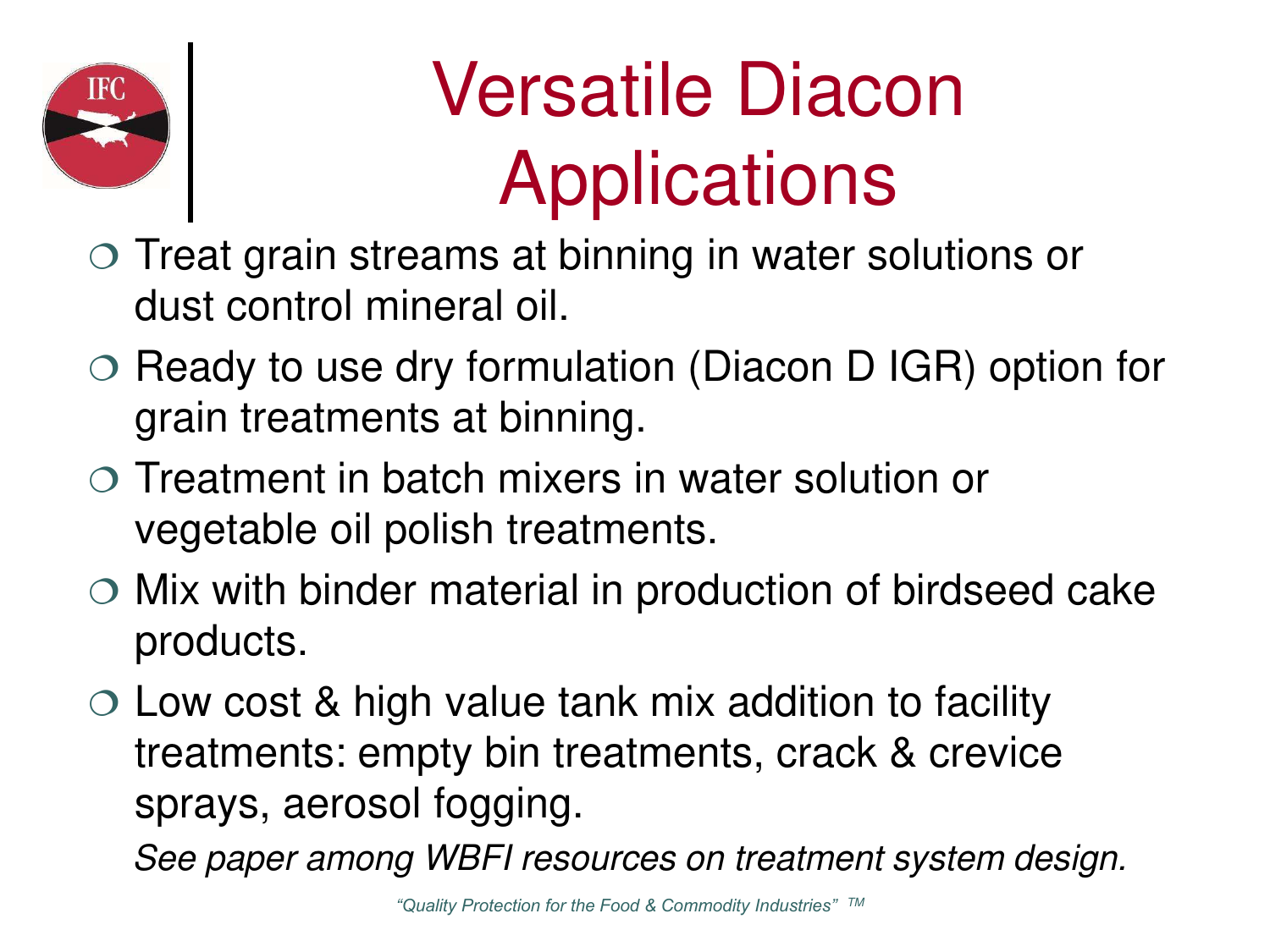

### New grain protectant labeled for bird seed Sensat





Label lists bird seed.

O New class of chemistry and mode of action.

O Higher cost of treatment.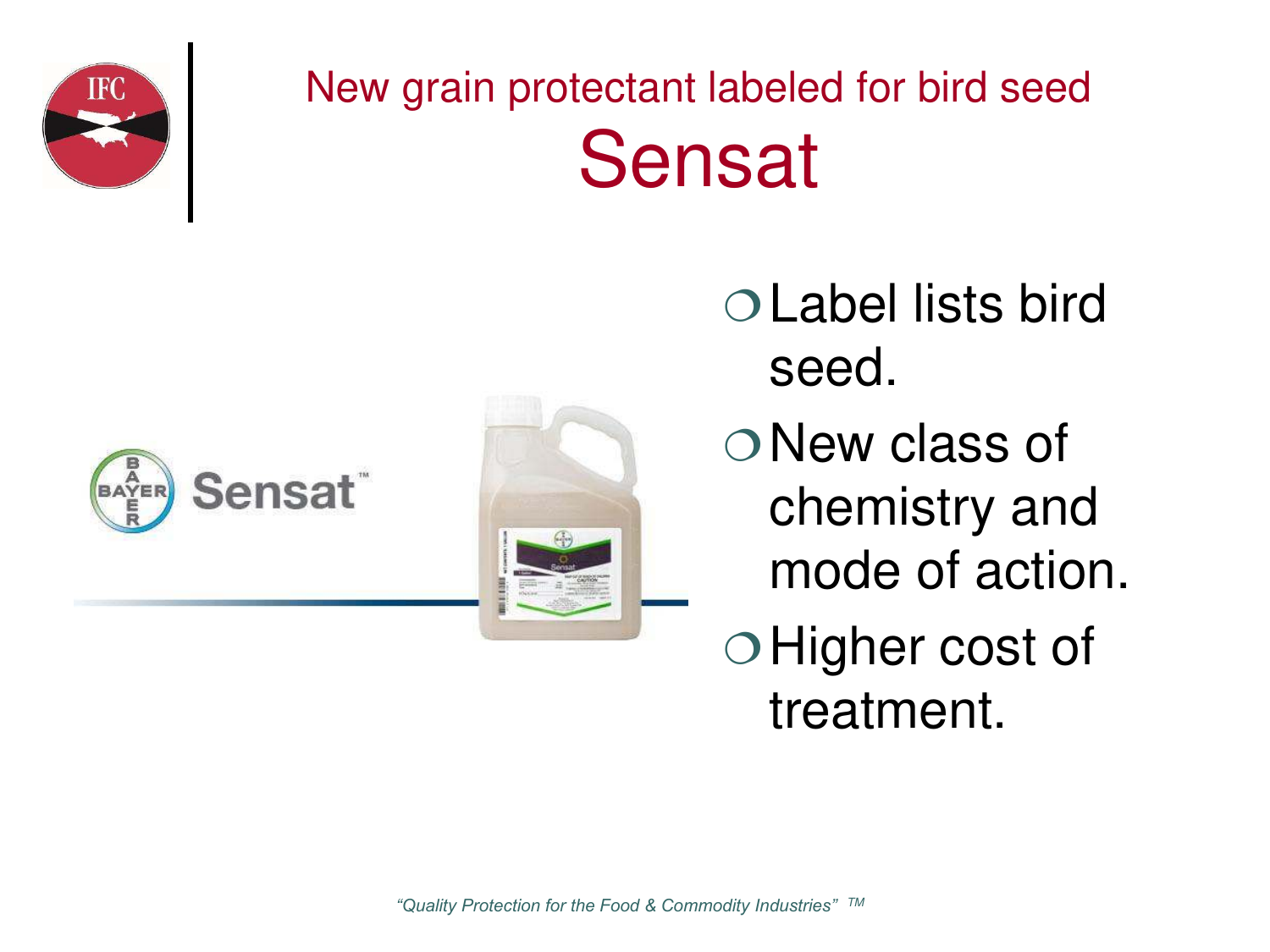

# Protectant Packaging

- Lots of improvements in packaging: More robust, attractive, more resistant to insect penetration & breakage.
- $\circ$  Insects can still locate tiny imperfections. Lower quality large bags?
- $\circ$  New technology: methoprene IGR in packaging printing inks and coatings.
- $\circ$  Not a DIY treatment Packaging supplier option.
- Apprehension diminishing in food processing!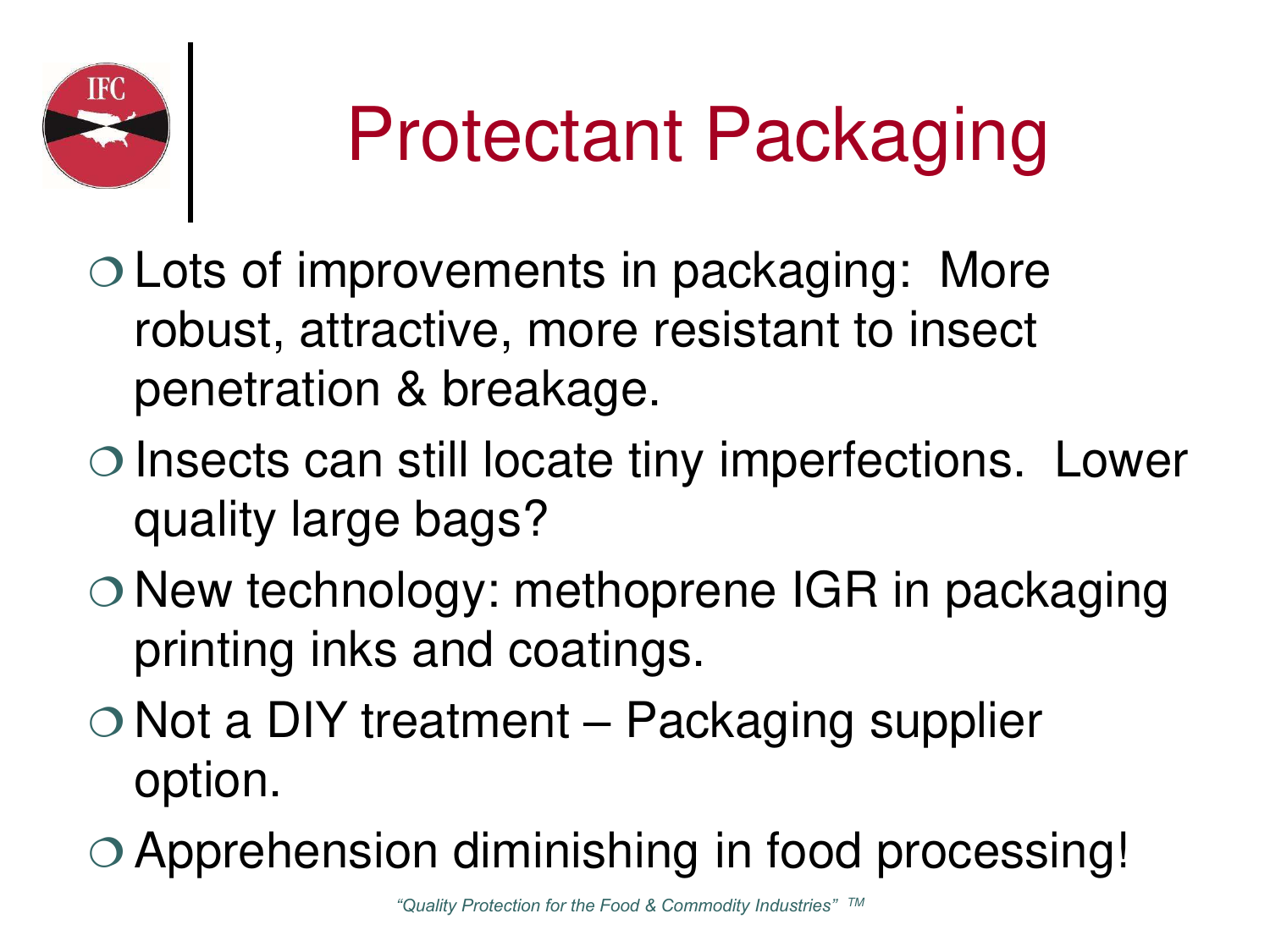

#### Protectant Netting Expansion of concept of mosquito bed netting

Futuristic. Under development.

Long-residual pyrethroid insecticides in net fabric. Several years service life.

O Demo in an organic tobacco warehouse:

- "Organic" oxygen depletion treatment.
- Immediate movement into a warehouse space with walls and ceiling curtained with net.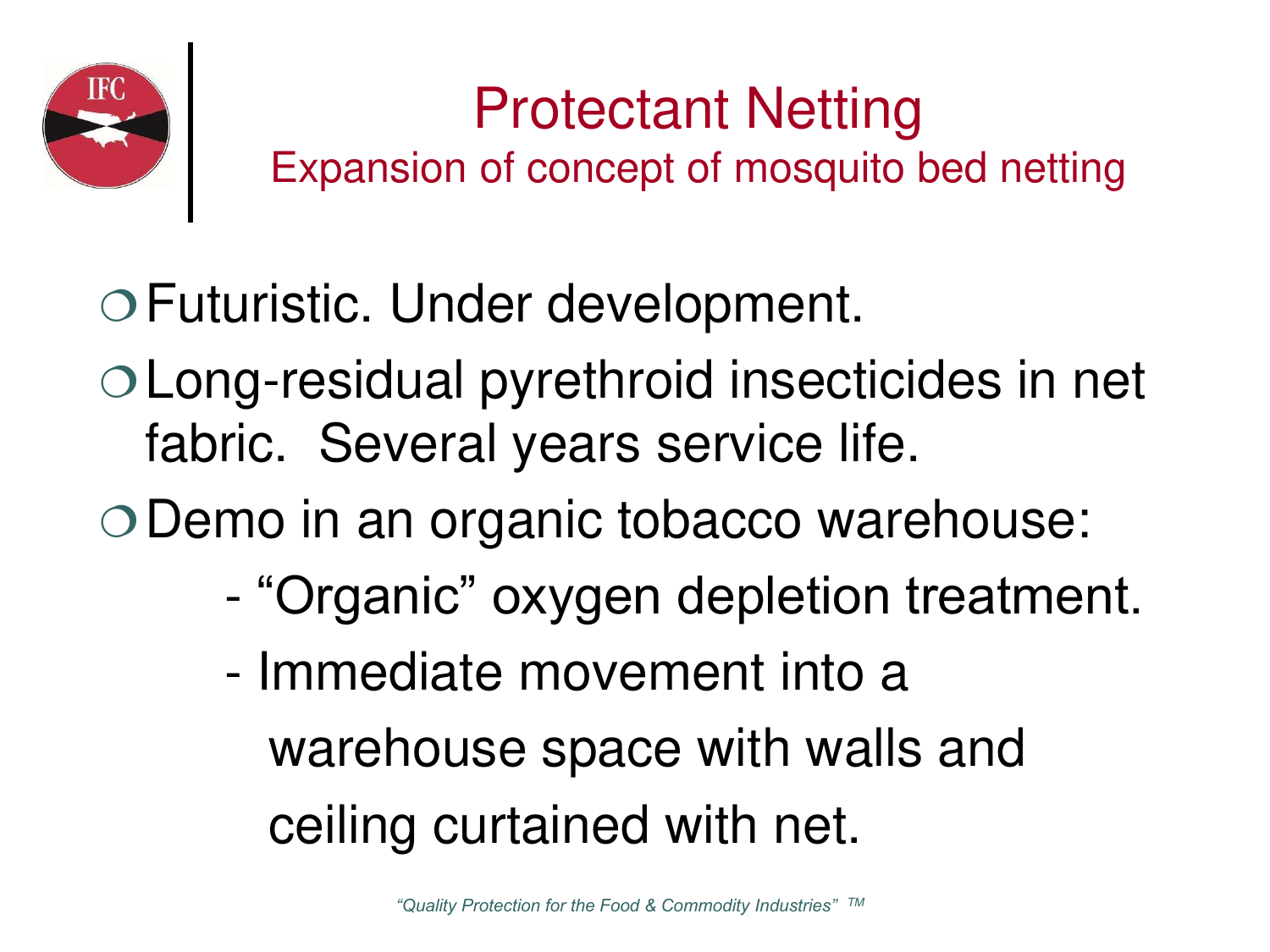

### Pheromone Mating Disruption for Moths

- $\bigcirc$  Same IMM + 4 pheromone as in monitoring traps.
- Except much higher output and 6 month svc. life.
- Exempt from tolerance, economical, organic certification.



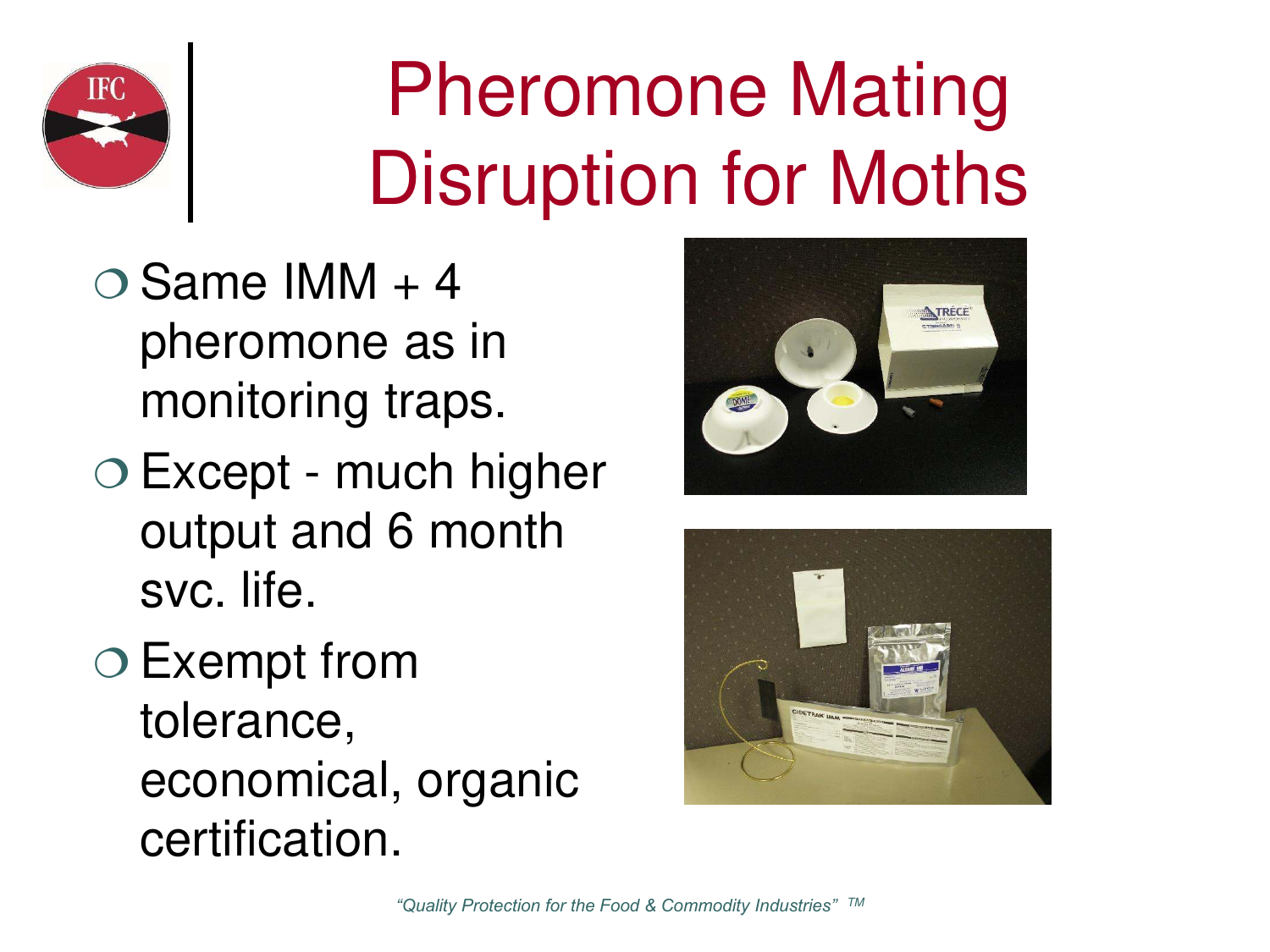

#### How Mating Disruption Works Too much female sex attractant confuses the males; delays or prevents viable mating!







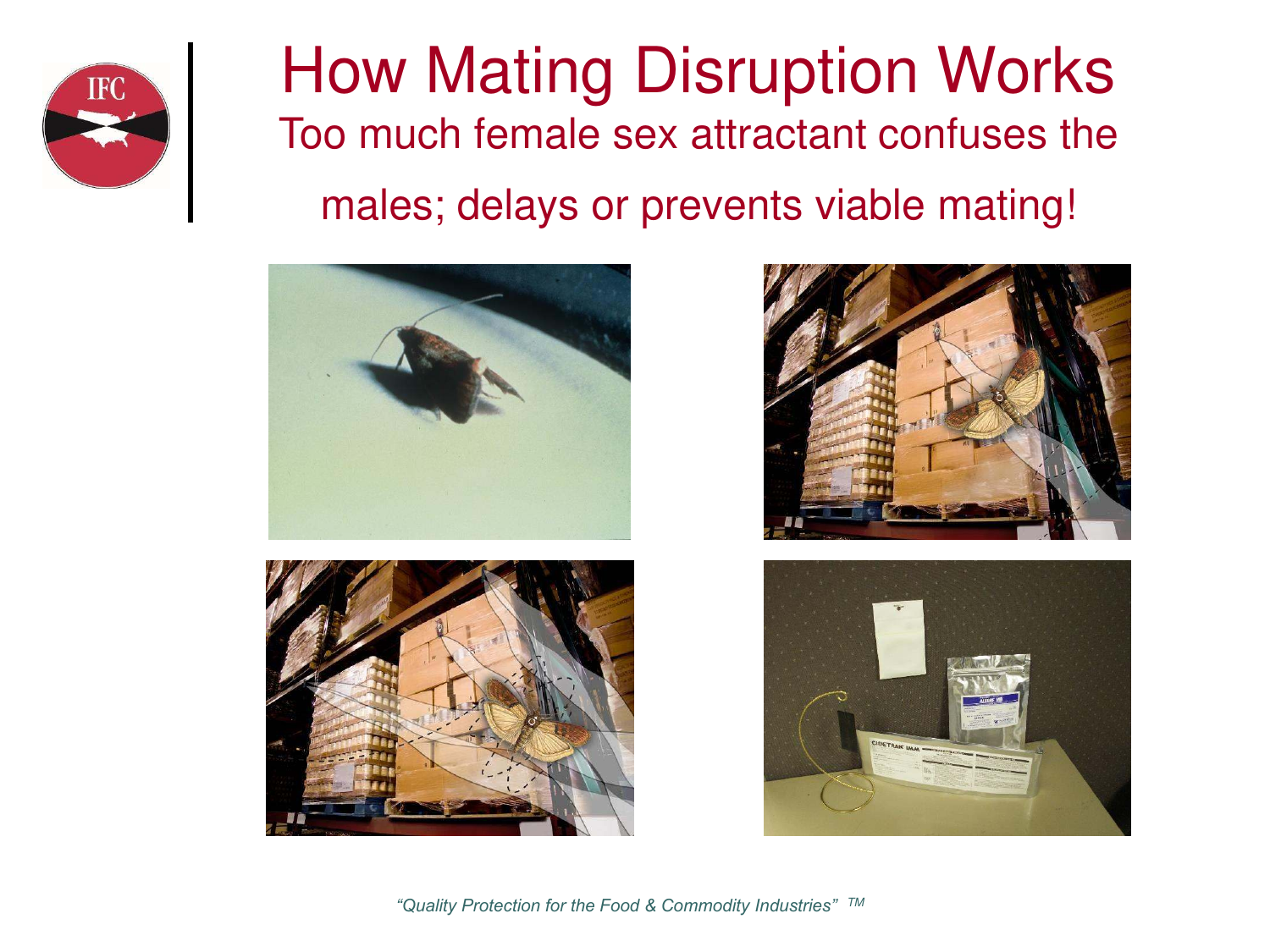

# Mating Delay or Disruption

- Female IMM only live about 10 days as adults.
- Sterile if not bred within 3 days.
- "Cidetrak IMM" is leading product



*"Quality Protection for the Food & Commodity Industries"* TM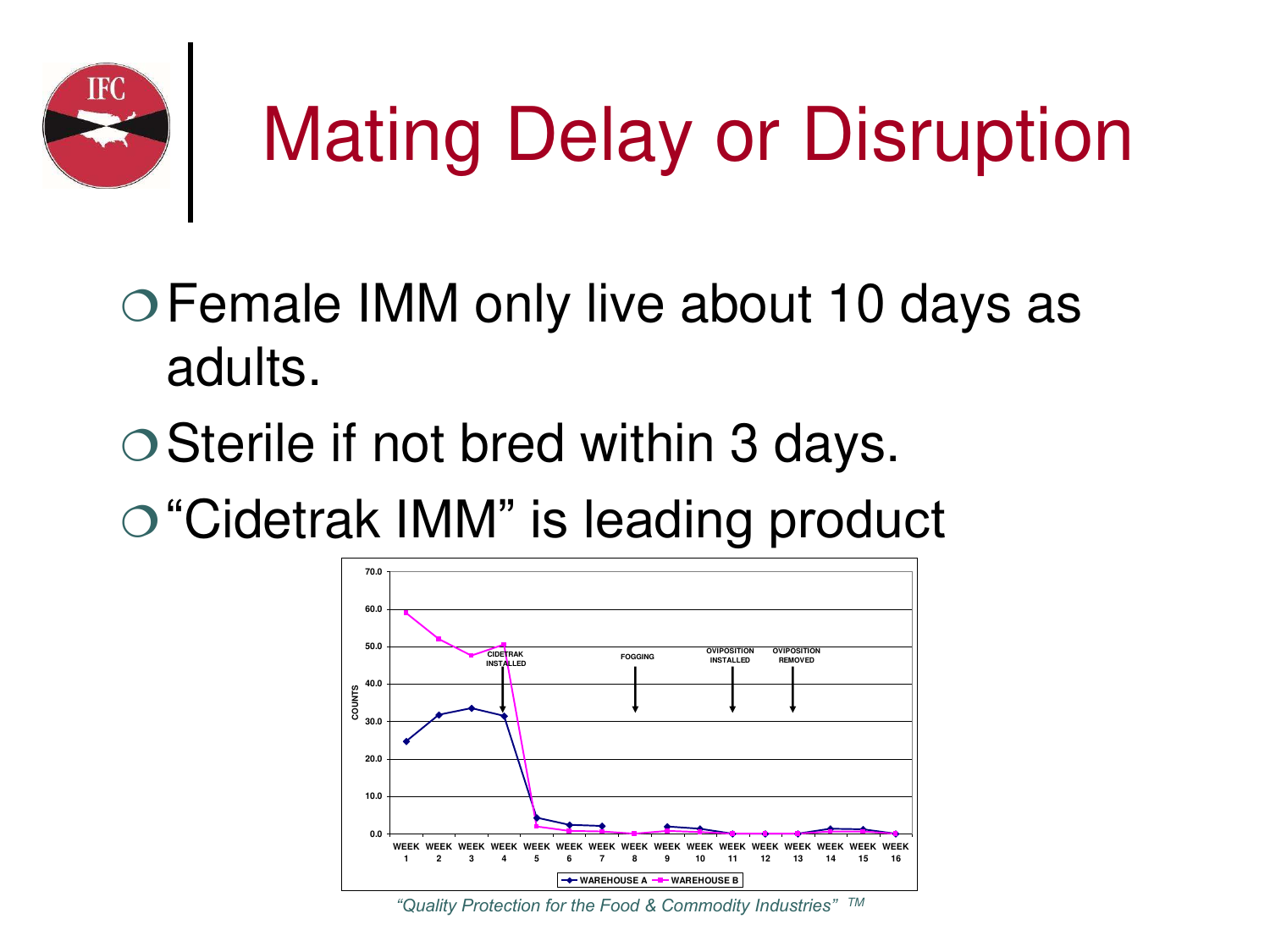

### Simple Formula

#### Flexibility in placement rates and patterns… Simple Formula: One Pgk./36 per 250,000 – 300,000 cubic ft.



- Place as evenly as practical.
- Season long performance for about the cost of one fogging.

 One caution: wear gloves when handling so you don't become a walking moth lure!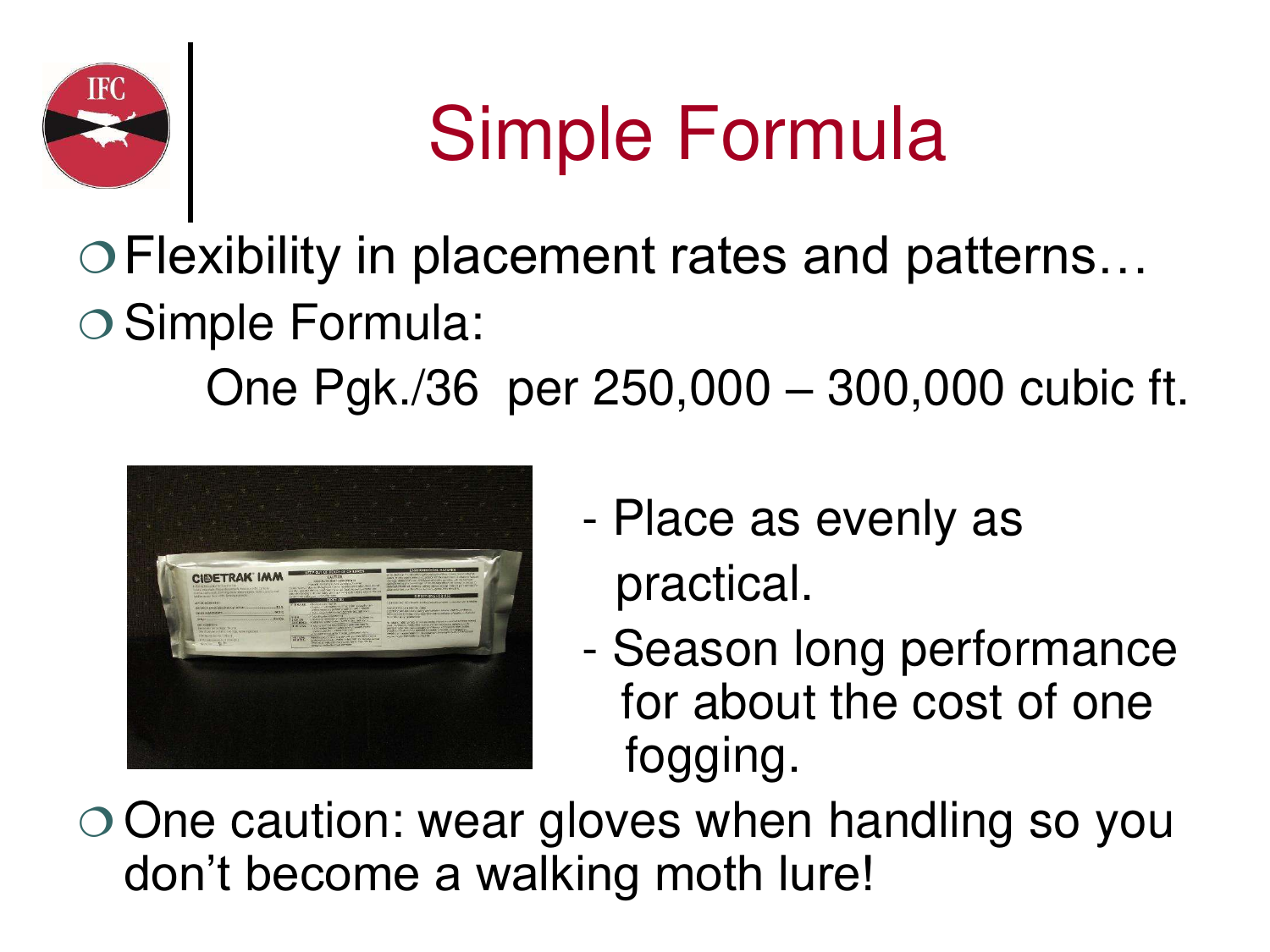

### Rodent Management

- Bait stations and traps outdoors, traps only indoors.
- Sanitation & harborage elimination to extent possible.
- O Response to sightings



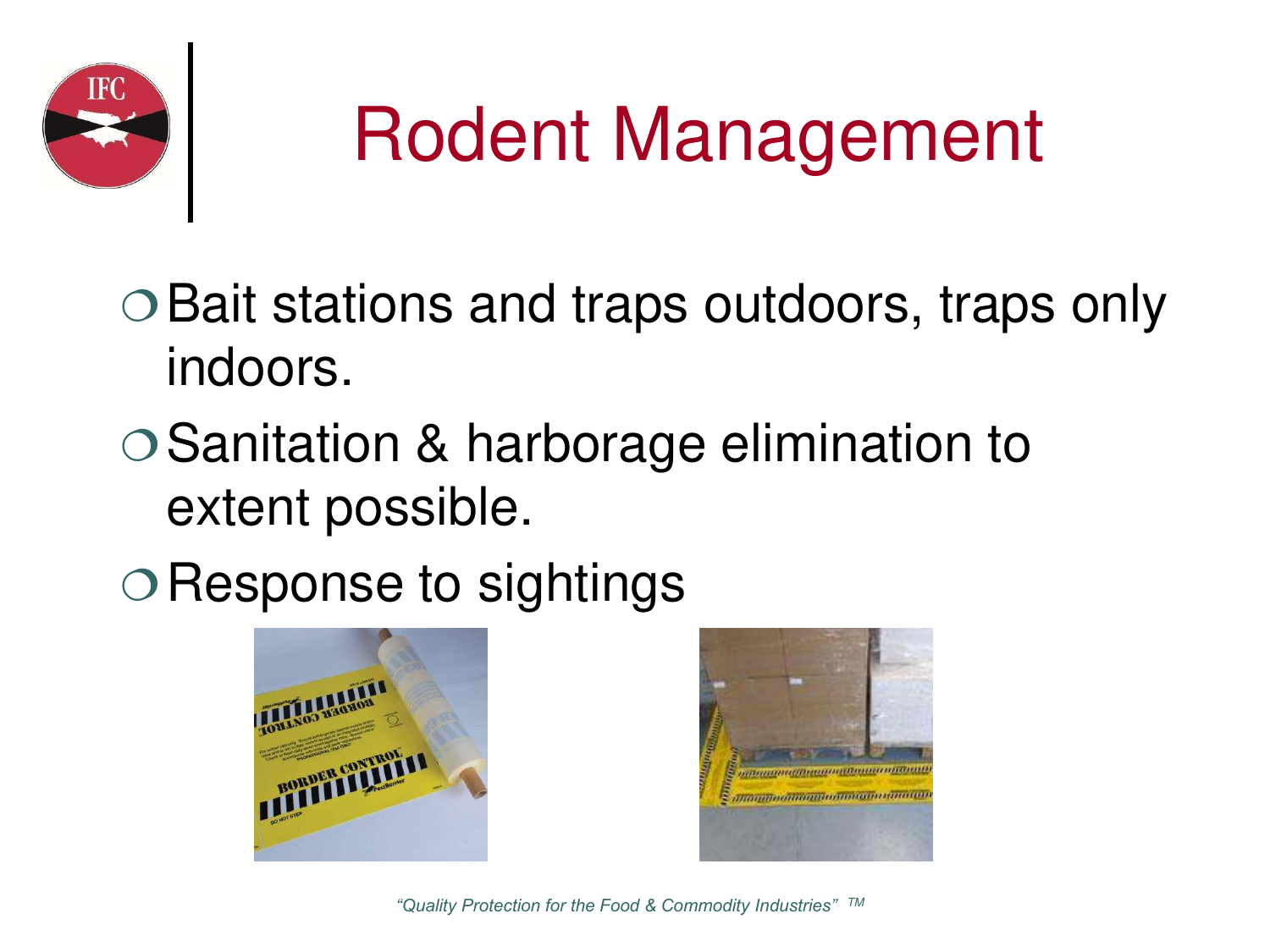

### Rodenticide Baits

Consider bait palatability to compete with highly attractive bird seed

- $\circ$  Rodents detect taste of active ingredients. Bait formulations attempt to counteract disagreeable taste with attractive bait matrix.
- $\circ$  Soft baits are generally more attractive than paraffin types.
- Least offensive active ingredient is an anti-coagulant, difethiolone.
- Most palatable bait is First Strike Soft Bait

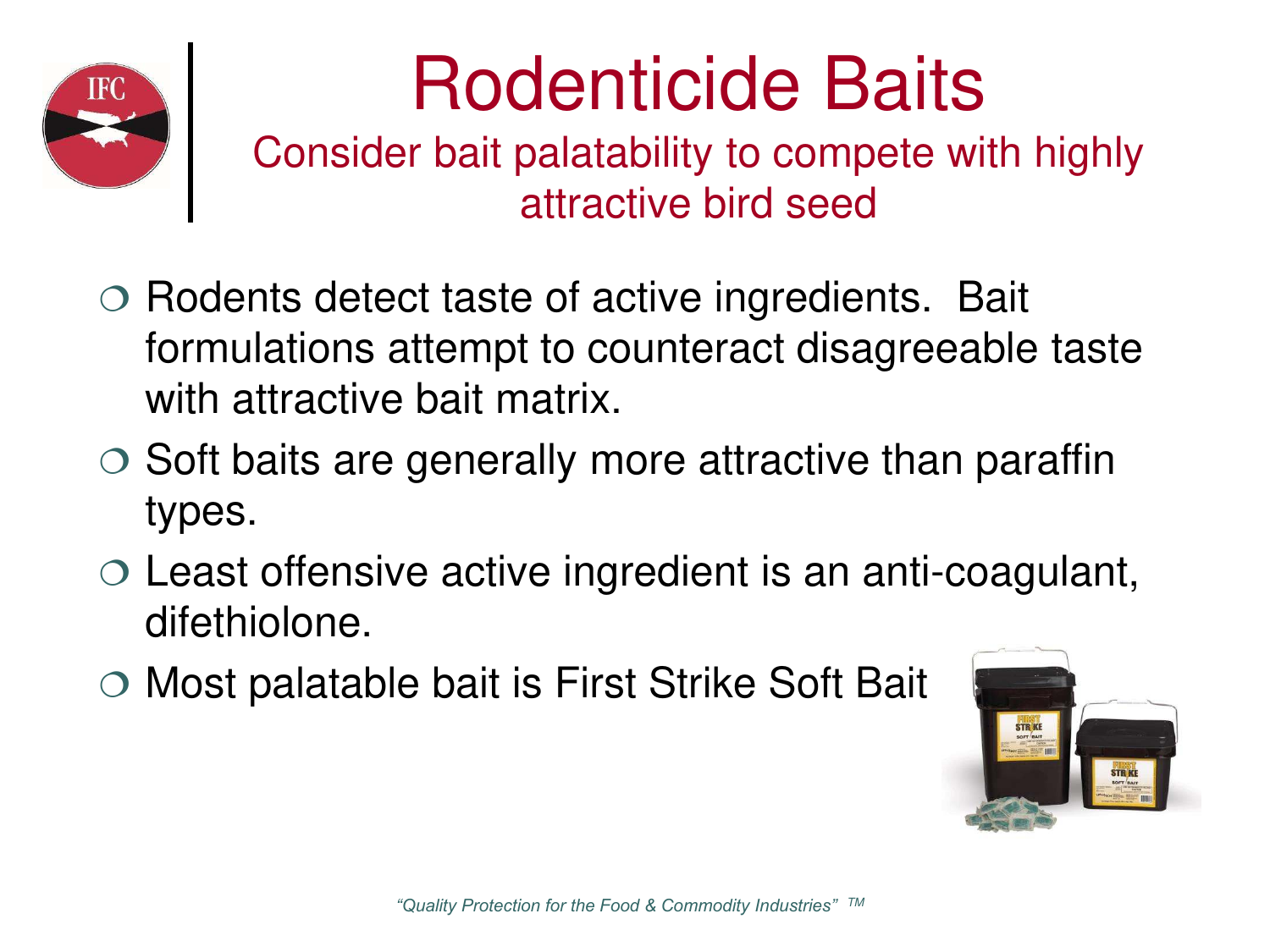

Cutting to the chase – Recommendation for a solid insect control program for bird seed products.

- Do the best you can with sanitation indoors and out, including equipment interiors.
- Maintain high standards of quality (including no insects!) from ingredient suppliers.
- Monitor incoming supplies, and pest population levels throughout your facility. Map and document. Develop the capability to produce trend graphs, and use to make management decisions.
- Consider a one-two punch chemical program: **Diacon** to treat grain masses and/or seed mixes, and in facility treatments to minimize insect development, plus protection of your product in distribution and retail. **Cidetrak**: Additional low cost prevention of IMM egg production and laying in your facility.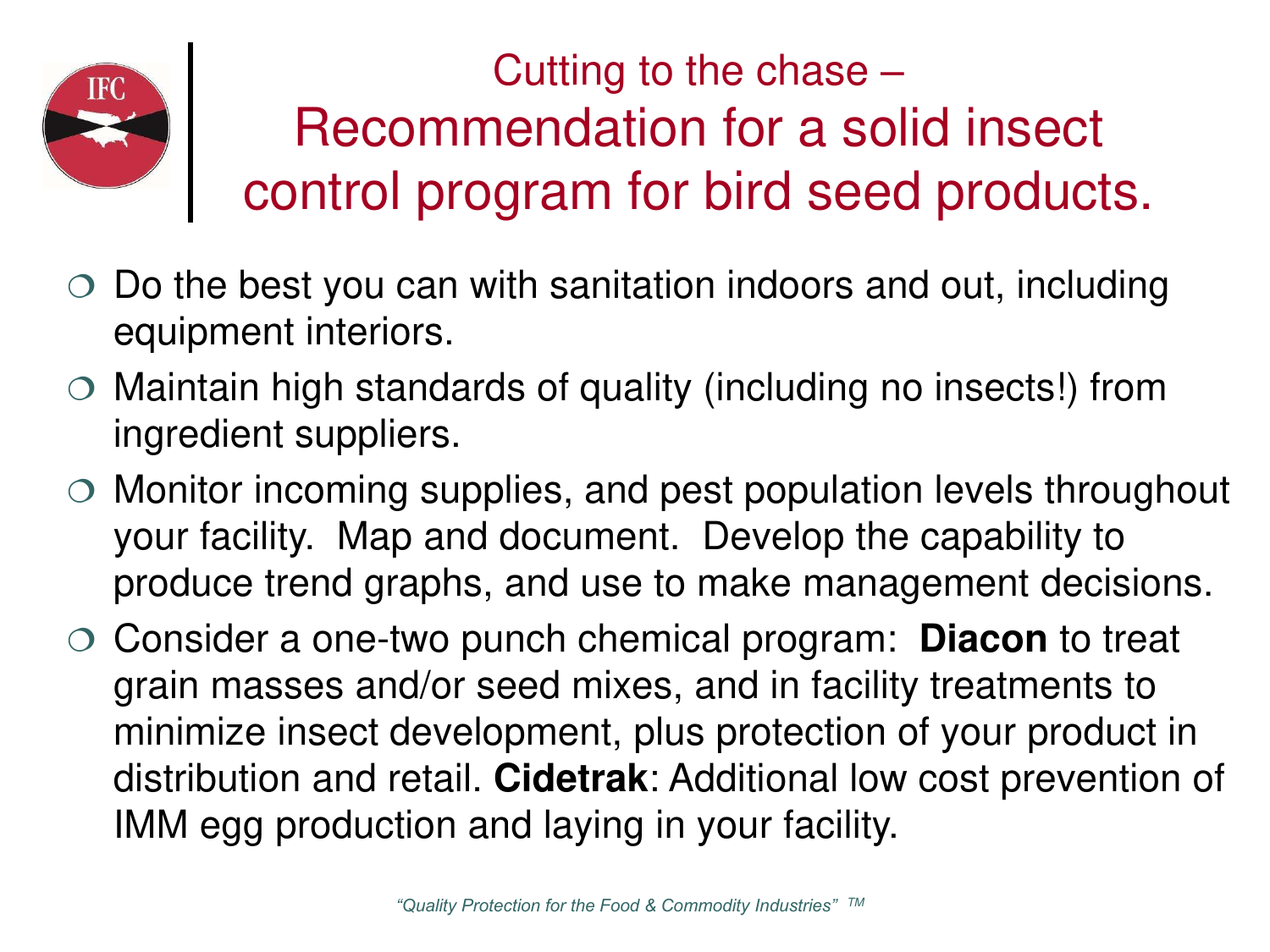

International Trade in Pesticide Products and/or Treated Commodities

- **Cidetrak IMM** is registered for sale and use in both the US (EPA Reg # 51934-9) and Canada (PCP # 32161).
- **Diacon IGR** is registered in the US (EPA # 2724-427) but not in Canada. However, the active ingredient in Diacon has Codex tolerances for international acceptance of most treated commodities internationally. So, there should be no problem shipping US treated commodities to Canada or elsewhere!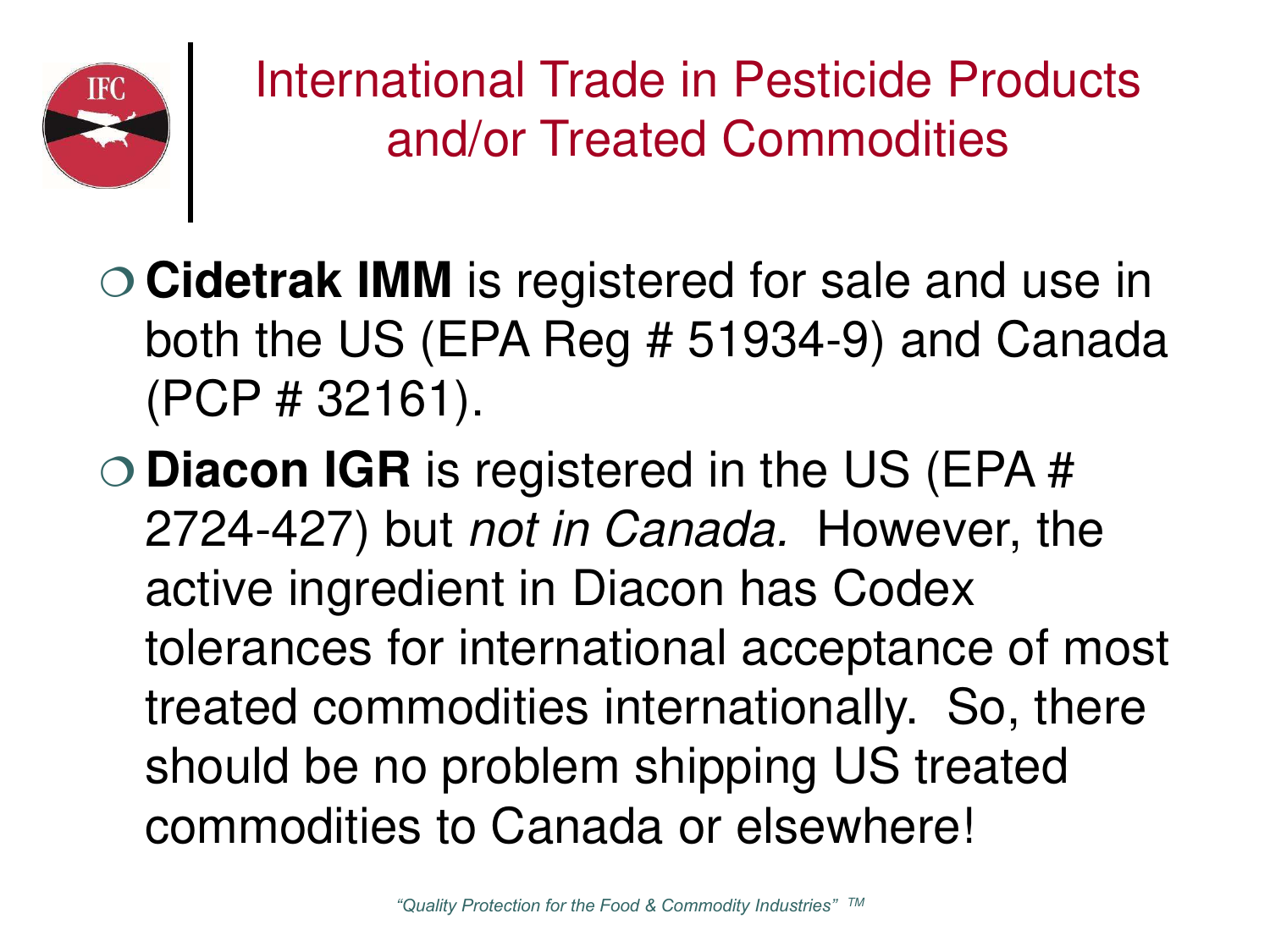



### **Summary**

- $\circ$  Integrate all possible tools and techniques.
- O Select pesticides for best safety, economy & effectiveness.
- Note that certain products and technologies here are beyond expertise/awareness of many small pest control providers.